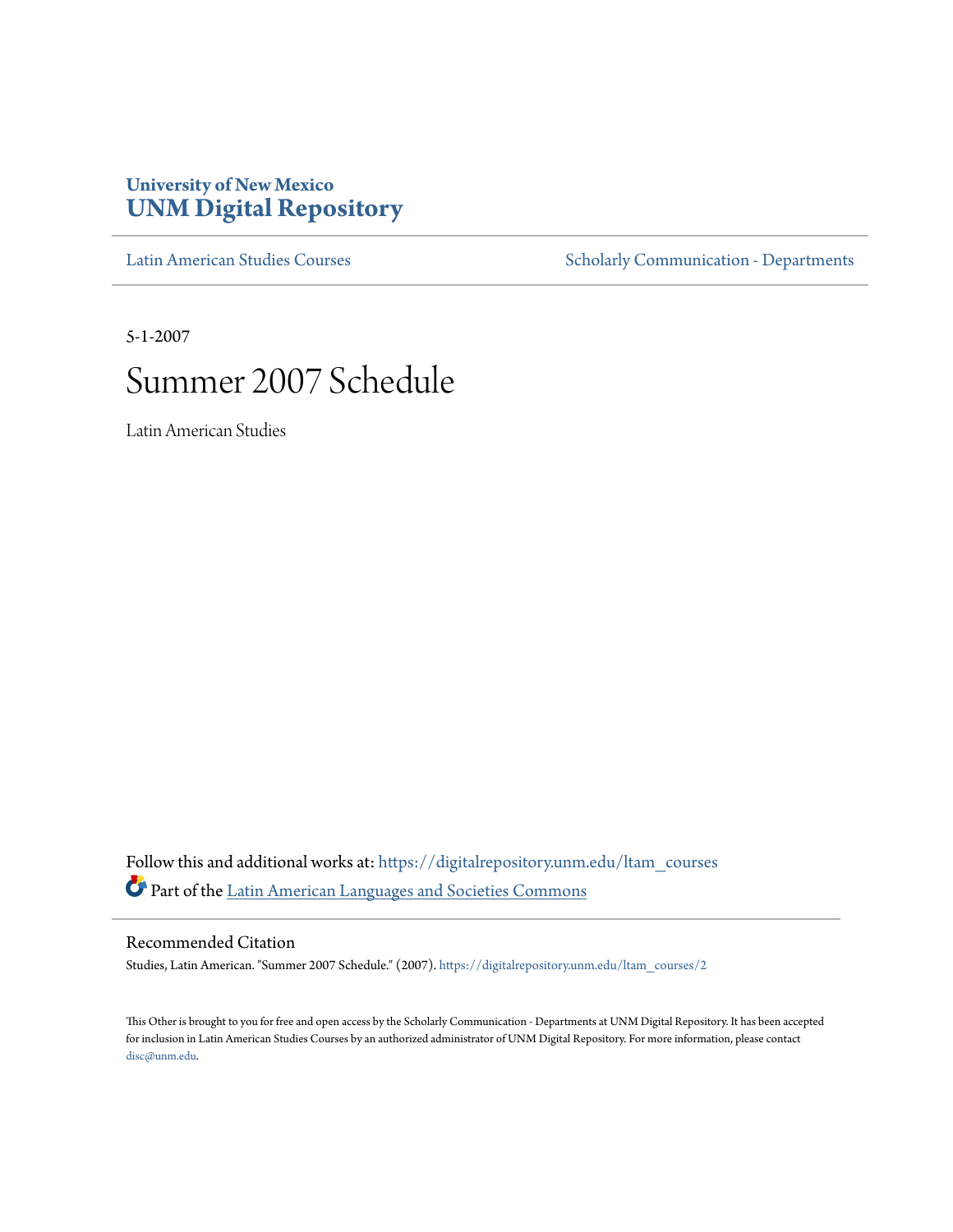# **UNIVERSITY OF NEW MEXICO LATIN AMERICAN STUDIES PROGRAM LATIN AMERICAN STUDIES CONTENT COURSES SUMMER 2007**

If you have questions regarding your course work, please contact your advisors:

Kimberly Gauderman, Director of Latin American Studies kgaud@unm.edu

Amanda Wolfe, Coordinator of Program Advisement akwolfe@unm.edu

Offices located in the Latin American and Iberian Institute 801 Yale NE Albuquerque, New Mexico 505-277-2961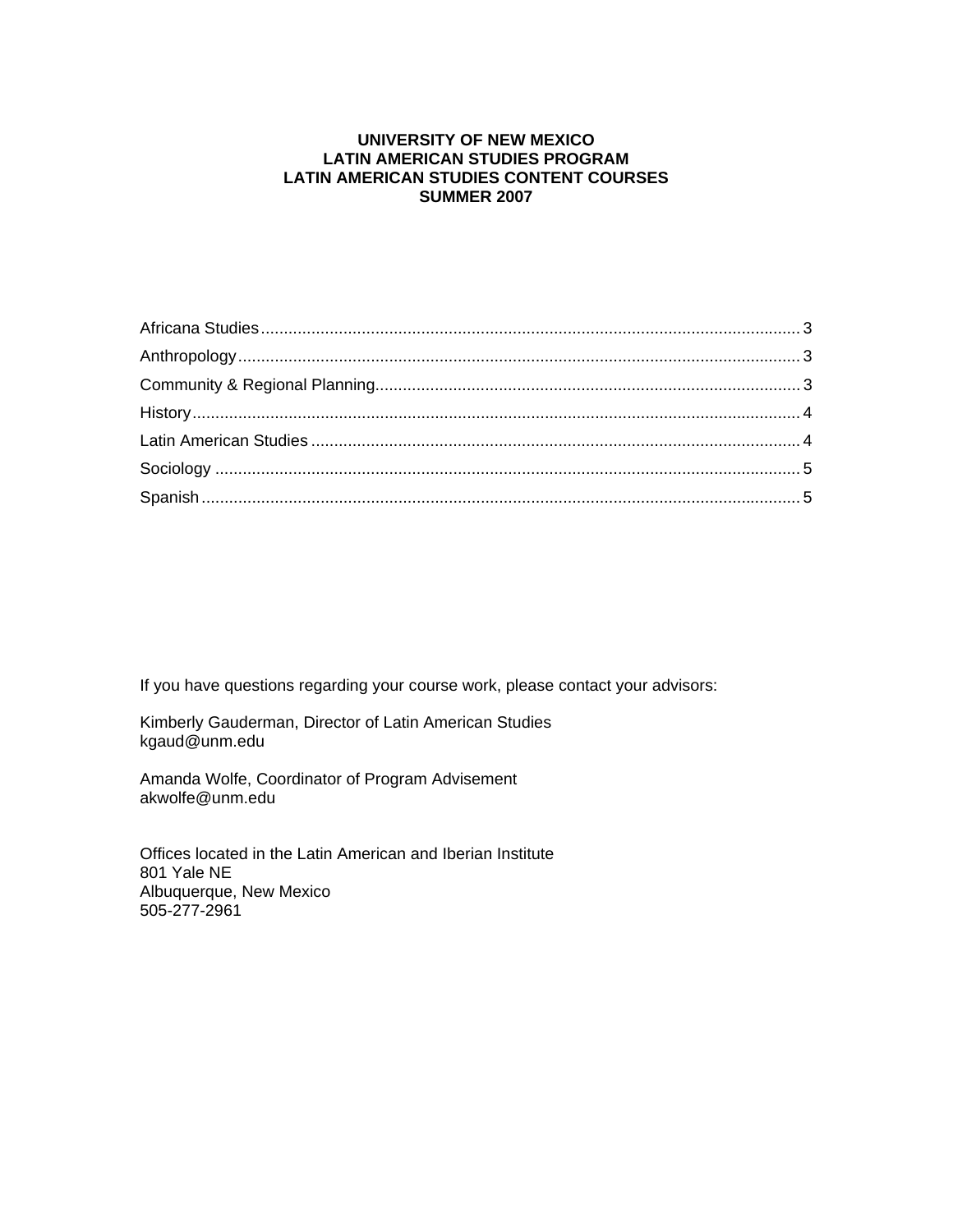Students should note that the following compilation of courses is based upon information available from other departments and online sources. Instructors and departments may change the scheduling and content of courses before the Summer semester commences. Students should consult with LOBOWEB to insure that information is correct. This document may be updated as more information becomes available. Be sure to consult the footer of the document to verify when the last update was made.

The course descriptions included in this document were obtained through faculty and departmental contacts as well as general catalog descriptions. If a description is absent, students should contact either the home department of the course offering or the instructor of record to see if a description is available.

Some undergraduate courses are listed here for the benefit of LAS undergraduate majors. Graduate students should always consult the UNM catalog to verify if an undergraduate course number will indeed offer graduate credit. If it is available, graduate students will need to submit a **"green card"** to the Registrar to insure proper coding for the course for credit. All students should consult the catalog to see if any particular course includes pre-requisites.

**Inclusion of a course in this list does not necessarily mean that the course will earn you credit toward a graduate degree** in Latin American Studies. For example, some of the courses listed in this document do not have significant Latin American Studies content in the lectures and readings alone. Those courses will require the inclusion of Latin America in projects and research papers, or through other Latin American content developed in consultation with the instructor. In such cases, students in the LAS Program will be asked to complete a departmental form that validates the percentage of Latin American Studies content received in that course. Some other courses listed are primarily theoretical or methodological in content. These courses may be used toward the MALAS only if they are recommended by either the concentration guidelines found in the Graduate Student Handbook or the student's committee on studies. If you have any questions about which courses might require such documentation, consult your graduate student handbook and contact the Coordinator of Program Advisement.

Finally, with the expansion of the Southwest Studies concentration to all MA/LAS students, there are some courses listed that will qualify for the Southwest Studies concentration or electives but not for core requirements of disciplinary concentrations. Be sure to read concentration guidelines and/or contact the Coordinator of Program Advisement for clarification on these courses.

This document is also posted as a PDF at http://www.unm.edu/~lasunm/courses.html. Students should consult the website to see if any updates to the list of courses have been made.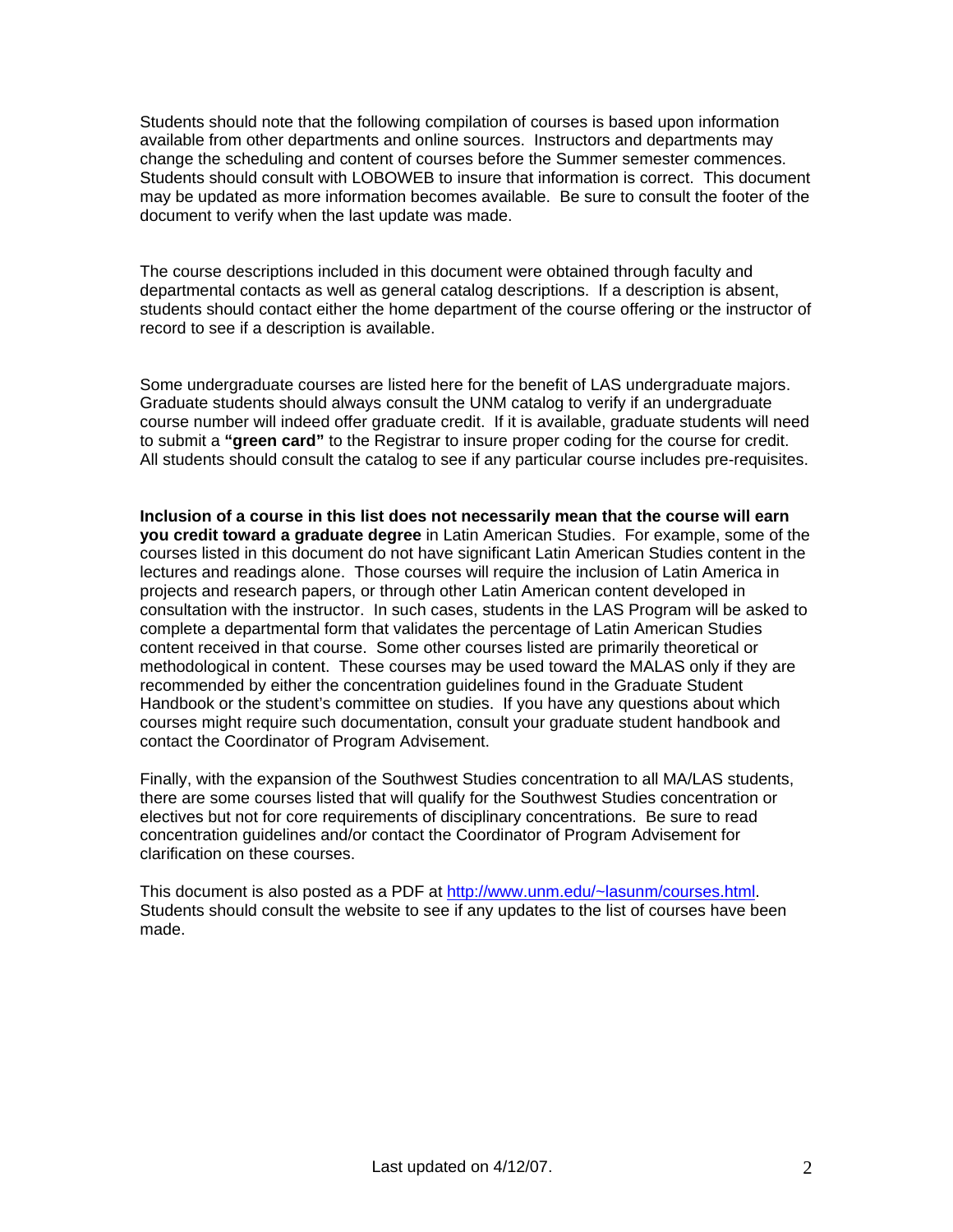## **LATIN AMERICAN STUDIES COURSE OFFERINGS SUMMER 2007**

**\_\_\_\_\_\_\_\_\_\_\_\_\_\_\_\_\_\_\_\_\_\_\_\_\_\_\_\_\_\_\_\_\_\_\_\_\_\_\_\_\_\_\_\_\_\_\_\_\_\_\_\_\_\_\_\_\_\_\_\_\_\_\_\_\_\_\_\_\_\_\_\_\_** 

 $\overline{\phantom{a}}$  ,  $\overline{\phantom{a}}$  ,  $\overline{\phantom{a}}$  ,  $\overline{\phantom{a}}$  ,  $\overline{\phantom{a}}$  ,  $\overline{\phantom{a}}$  ,  $\overline{\phantom{a}}$  ,  $\overline{\phantom{a}}$  ,  $\overline{\phantom{a}}$  ,  $\overline{\phantom{a}}$  ,  $\overline{\phantom{a}}$  ,  $\overline{\phantom{a}}$  ,  $\overline{\phantom{a}}$  ,  $\overline{\phantom{a}}$  ,  $\overline{\phantom{a}}$  ,  $\overline{\phantom{a}}$ 

#### **AFRICANA STUDIES (AFST)**

| 12852 | 397 032 Afro Mestizo Culture | TBA<br>July 2 - 28<br>F. Coleman |
|-------|------------------------------|----------------------------------|
|       |                              |                                  |
|       |                              |                                  |

#### **\_\_\_\_\_\_\_\_\_\_\_\_\_\_\_\_\_\_\_\_\_\_\_\_\_\_\_\_\_\_\_\_\_\_\_\_\_\_\_\_\_\_\_\_\_\_\_\_\_\_\_\_\_\_\_\_\_\_\_\_\_\_\_\_\_\_\_\_\_\_\_\_\_ ANTHROPOLOGY (ANTH)**

| 10057 | 340 005 Trad. Med. Curanderismo | MTWRF $8:10 - 12:10$ |
|-------|---------------------------------|----------------------|
|       |                                 | July 16 – 27         |
|       |                                 | E. Torres            |

\_\_\_\_\_\_\_\_\_\_\_\_\_\_\_\_\_\_\_\_\_\_\_\_\_\_\_\_\_\_\_\_\_\_\_\_\_\_\_\_\_\_\_\_\_\_\_\_\_\_\_\_\_\_\_\_\_\_\_\_\_\_\_\_\_\_\_\_\_\_\_\_\_

This course will provide information on the history of Curanderismo in the Southwest and Mexico. Among the topics that will be covered are the healing properties of herbs and preparing tinctures. We will explore an integrative approach to medicine and have demonstrations that incorporate Curanderismo with the following: Reiki, Massage, Acupuncture, Nursing, and more.

This course takes a team-teaching approach using instructors/practitioners from the University of New Mexico, the Universidad Autonoma de Morelos in Cuernavaca, Mexico, and the Albuquerque community. The professor of record is Dr. Eliseo "Cheo" Torres.

Also offered with CHMS 393 and WMST 379.

| <b>COMMUNITY AND REGIONAL PLANNING (CRP)</b> |                                             |                         |  |  |  |  |
|----------------------------------------------|---------------------------------------------|-------------------------|--|--|--|--|
| 14632                                        | 520 001 Trans-boundary Economic Development | TBA<br>TBA<br>D. Henkel |  |  |  |  |

In three weeks, arrive at short-term responses to the challenge of economic development in the towns of Columbus, New Mexico and Puerto Palomas, Chihuahua. Tools will include economic base analysis, community profiling, and asset mapping. These two border towns are joined socially and share economic potential, but they are divided by the international boundary. They share a common aquifer, and although they both depend upon it for daily needs there is no formal means of managing its capacities.Individual families have relatives on both sides of the border, but do not formally share common social services including health care, emergency response, and education.

External pressures coming from the national governments of the United States and México mingle with state and regional relations, and affect the potentials of both communities. The challenge is to transcend these tensions and identify strategic responses to their mutual needs.

The participants will spend three days (May 14-16) at UNM in Albuquerque preparing for the field phase. This will consist of an immersion in the geographical, social, and economic conditions of the area. The participants will spend two weeks (May 17-31) in the field, in the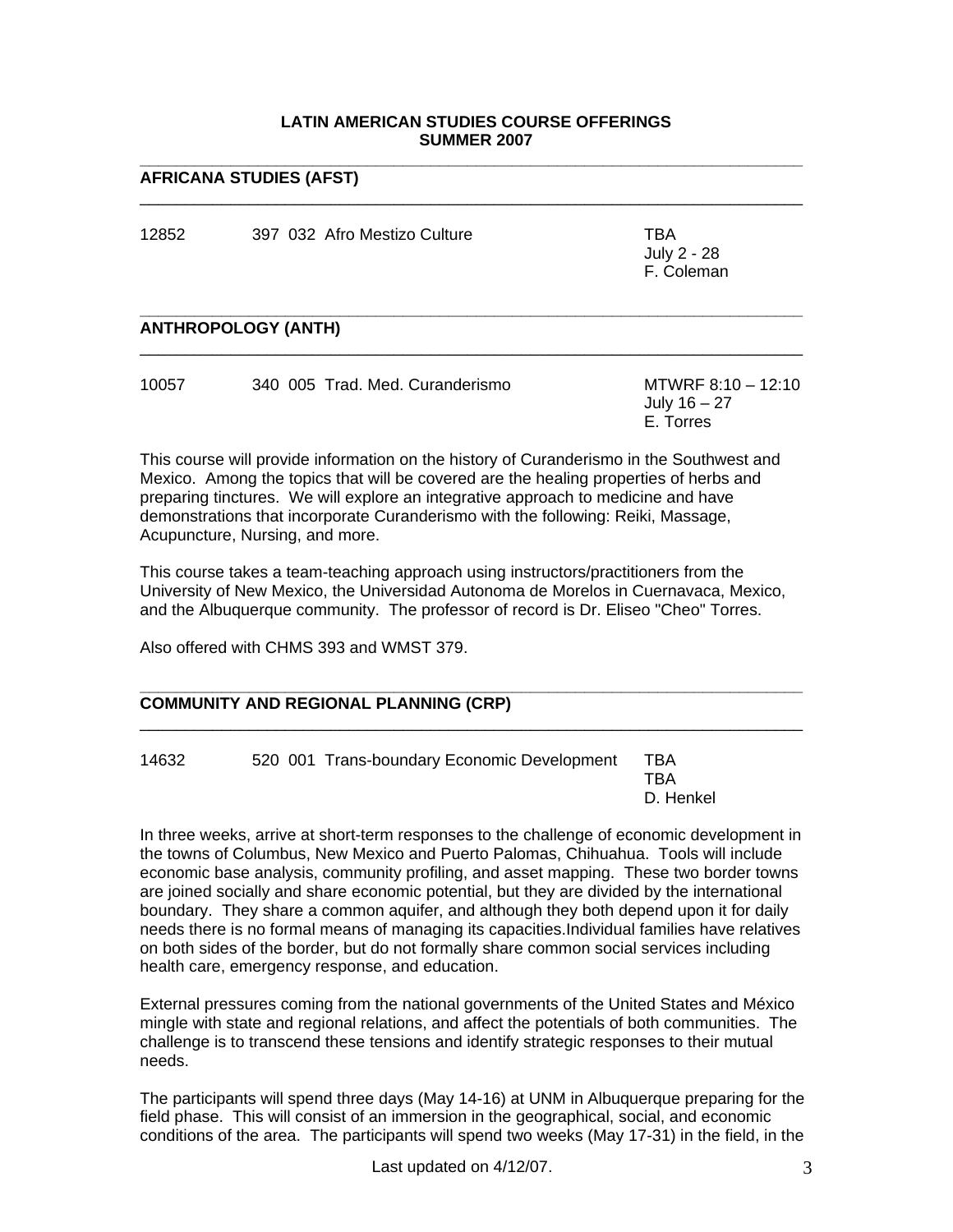villages of Columbus and Palomas, interacting with local people, conducting rapid assessments of the social and economic realities on the ground, and developing joint strategies for economic development that draw upon existing aspects of the service (retail and social services) sector. The studio will communicate its findings and recommendations to the two communities in public presentations at the end of the field phase. The participants will spend three days (June 1-3) at UNM in Albuquerque processing the results, processing the materials to be provided to the two communities, and analyzing the professional learning experience.

This course qualifies for the Southwest Studies Concentration in the MALAS program.

# **HISTORY (HIST)**

| 15366 | 300 001 T: Survey Lat. Am. Studies | MTWRF 9:20 - 11:20 |
|-------|------------------------------------|--------------------|
|       |                                    | June 4 – 30        |
|       |                                    | L. Larrichio       |

\_\_\_\_\_\_\_\_\_\_\_\_\_\_\_\_\_\_\_\_\_\_\_\_\_\_\_\_\_\_\_\_\_\_\_\_\_\_\_\_\_\_\_\_\_\_\_\_\_\_\_\_\_\_\_\_\_\_\_\_\_\_\_\_\_\_\_\_\_\_\_

 $\overline{\phantom{a}}$  ,  $\overline{\phantom{a}}$  ,  $\overline{\phantom{a}}$  ,  $\overline{\phantom{a}}$  ,  $\overline{\phantom{a}}$  ,  $\overline{\phantom{a}}$  ,  $\overline{\phantom{a}}$  ,  $\overline{\phantom{a}}$  ,  $\overline{\phantom{a}}$  ,  $\overline{\phantom{a}}$  ,  $\overline{\phantom{a}}$  ,  $\overline{\phantom{a}}$  ,  $\overline{\phantom{a}}$  ,  $\overline{\phantom{a}}$  ,  $\overline{\phantom{a}}$  ,  $\overline{\phantom{a}}$ 

This course surveys Latin American History from pre-Columbian times to the present. It explores economic and social dimensions of the major civilizations of the Americas; the European colonial establishment and incorporation of the region into the Atlantic economy; the emergence of independent nation-states, and the contemporary state of the region in the larger context of the world's economic and political realms. The information we will cover is wide-ranging, both chronologically and thematically, and encompasses learning through an interdisciplinary approach, including the use of historical sources, geography, anthropology, archaeology, sociology, linguistics, and environmental studies. In addition, we will examine New Mexico's unique place within the realm of Latin America. The course is divided into five parts, including a general introduction to the study of Latin America, and the pre-colonial, colonial, nineteenth century, and modern periods.

Also offered with LTAM 400.

# **LATIN AMERICAN STUDIES (LTAM)**

10638 400 001 T: Survey Lat. Am. Studies MTWRF 9:20 – 11:20

 June 4 – 30 L. Larrichio

This course surveys Latin American History from pre-Columbian times to the present. It explores economic and social dimensions of the major civilizations of the Americas; the European colonial establishment and incorporation of the region into the Atlantic economy; the emergence of independent nation-states, and the contemporary state of the region in the larger context of the world's economic and political realms. The information we will cover is wide-ranging, both chronologically and thematically, and encompasses learning through an interdisciplinary approach, including the use of historical sources, geography, anthropology, archaeology, sociology, linguistics, and environmental studies. In addition, we will examine New Mexico's unique place within the realm of Latin America. The course is divided into five parts, including a general introduction to the study of Latin America, and the pre-colonial, colonial, nineteenth century, and modern periods.

 $\overline{\phantom{a}}$  ,  $\overline{\phantom{a}}$  ,  $\overline{\phantom{a}}$  ,  $\overline{\phantom{a}}$  ,  $\overline{\phantom{a}}$  ,  $\overline{\phantom{a}}$  ,  $\overline{\phantom{a}}$  ,  $\overline{\phantom{a}}$  ,  $\overline{\phantom{a}}$  ,  $\overline{\phantom{a}}$  ,  $\overline{\phantom{a}}$  ,  $\overline{\phantom{a}}$  ,  $\overline{\phantom{a}}$  ,  $\overline{\phantom{a}}$  ,  $\overline{\phantom{a}}$  ,  $\overline{\phantom{a}}$ 

Also offered with HIST 300.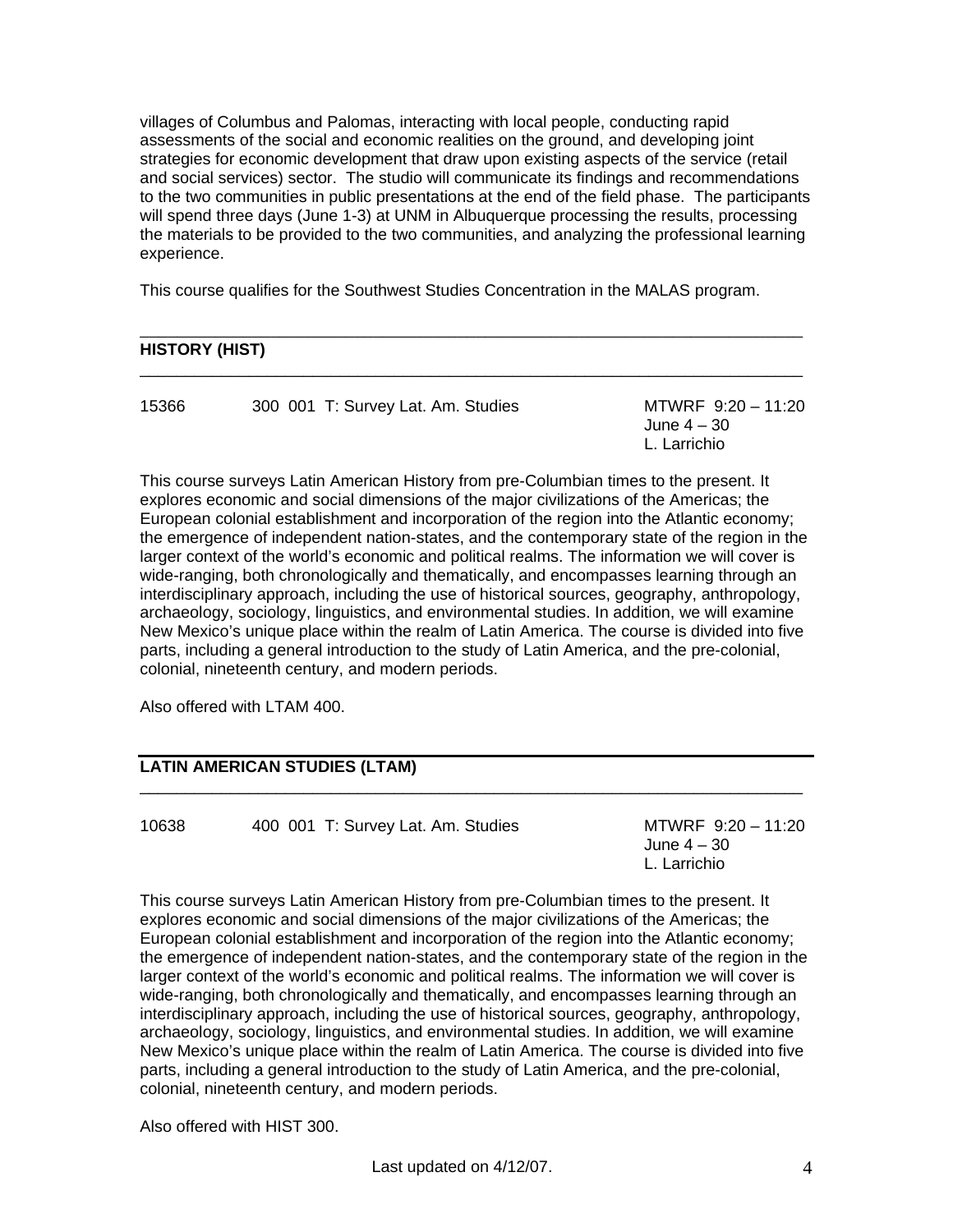# **SOCIOLOGY (SOC)**

14935 326 001 Sociology of New Mexico MTWRF 8:10 – 10:10

 June 4 - 30 N. Valdes

New Mexico offers the historical sociologist a unique opportunity. Over a fairly short period of time New Mexico experienced different socio-economic and political systems. Moreover, different institutions, traditions, technologies and ideologies have shaped the area. A study of New Mexico's social history reveals much about the present.

 $\overline{\phantom{a}}$  ,  $\overline{\phantom{a}}$  ,  $\overline{\phantom{a}}$  ,  $\overline{\phantom{a}}$  ,  $\overline{\phantom{a}}$  ,  $\overline{\phantom{a}}$  ,  $\overline{\phantom{a}}$  ,  $\overline{\phantom{a}}$  ,  $\overline{\phantom{a}}$  ,  $\overline{\phantom{a}}$  ,  $\overline{\phantom{a}}$  ,  $\overline{\phantom{a}}$  ,  $\overline{\phantom{a}}$  ,  $\overline{\phantom{a}}$  ,  $\overline{\phantom{a}}$  ,  $\overline{\phantom{a}}$ 

\_\_\_\_\_\_\_\_\_\_\_\_\_\_\_\_\_\_\_\_\_\_\_\_\_\_\_\_\_\_\_\_\_\_\_\_\_\_\_\_\_\_\_\_\_\_\_\_\_\_\_\_\_\_\_\_\_\_\_\_\_\_\_\_\_\_\_\_\_\_\_\_\_

#### **\_\_\_\_\_\_\_\_\_\_\_\_\_\_\_\_\_\_\_\_\_\_\_\_\_\_\_\_\_\_\_\_\_\_\_\_\_\_\_\_\_\_\_\_\_\_\_\_\_\_\_\_\_\_\_\_\_\_\_\_\_\_\_\_\_\_\_\_\_\_\_\_\_ SPANISH (SPAN)**

| 11341 | 301 001 Mean Streets: Film & the City | MTWRF 9:20 - 11:20<br>June 4 - 29<br>J. Lehnen |
|-------|---------------------------------------|------------------------------------------------|
|       |                                       |                                                |

 $\overline{\phantom{a}}$  ,  $\overline{\phantom{a}}$  ,  $\overline{\phantom{a}}$  ,  $\overline{\phantom{a}}$  ,  $\overline{\phantom{a}}$  ,  $\overline{\phantom{a}}$  ,  $\overline{\phantom{a}}$  ,  $\overline{\phantom{a}}$  ,  $\overline{\phantom{a}}$  ,  $\overline{\phantom{a}}$  ,  $\overline{\phantom{a}}$  ,  $\overline{\phantom{a}}$  ,  $\overline{\phantom{a}}$  ,  $\overline{\phantom{a}}$  ,  $\overline{\phantom{a}}$  ,  $\overline{\phantom{a}}$ 

This course will concentrate on the cinematic production of Latin America during the 1990- 2007 period. We will watch films in combination with other cultural materials (such as music and literature) of the same period. The films will serve as points of departure to discuss current issues in Latin American cities. The cultural materials considered will be read in conjunction with other contemporary, non-literary texts (i.e. newspaper articles, internet blogs, and some television recordings). Semester grades will be based upon class participation, written assignments, and oral presentations.

| 11343 | 301 002 The Border: In Text on Film | MTWRF 10:30 - 12:30<br>July $2 - 27$<br>T. Walker |
|-------|-------------------------------------|---------------------------------------------------|
|       |                                     |                                                   |

\_\_\_\_\_\_\_\_\_\_\_\_\_\_\_\_\_\_\_\_\_\_\_\_\_\_\_\_\_\_\_\_\_\_\_\_\_\_\_\_\_\_\_\_\_\_\_\_\_\_\_\_\_\_\_\_\_\_\_\_\_\_\_\_\_\_\_\_\_\_\_\_\_

This course is designed to improve speaking, reading, and writing skills of intermediate students of Spanish. To do so, we will investigate those aspects of the border that divides rather than unites the USA from Latin America. We will look beyond the physical border to the cultural, political, and historic borders of past and present. Students will read widely from a Latin American perspective, write response papers to these texts, be responsible for weekly grammar activities, give weekly presentations of ongoing research, and will watch the documentaries of Carlos Fuentes as well as two Latin American films. There will be a final exam. Text: Fernando Garavito: *Praxis y ambigüedad del enemigo*. Santa Fe: Gaon Press, 2007.

15346 301 003 Field Work: Acequia Culture MTWRF 9:00 – 12:00

 June 4 – 29 E. Lamadrid

This field survey of the "Acequia Culture" of New Mexico and northern Mexico is based on the folkways associated with traditional water management and agriculture. An overview of the ecology, history, and ethnography of the region is accompanied by training in digital documentary technology, interview techniques, field notes, archiving, analysis, and the ethics

Last updated on 4/12/07. 5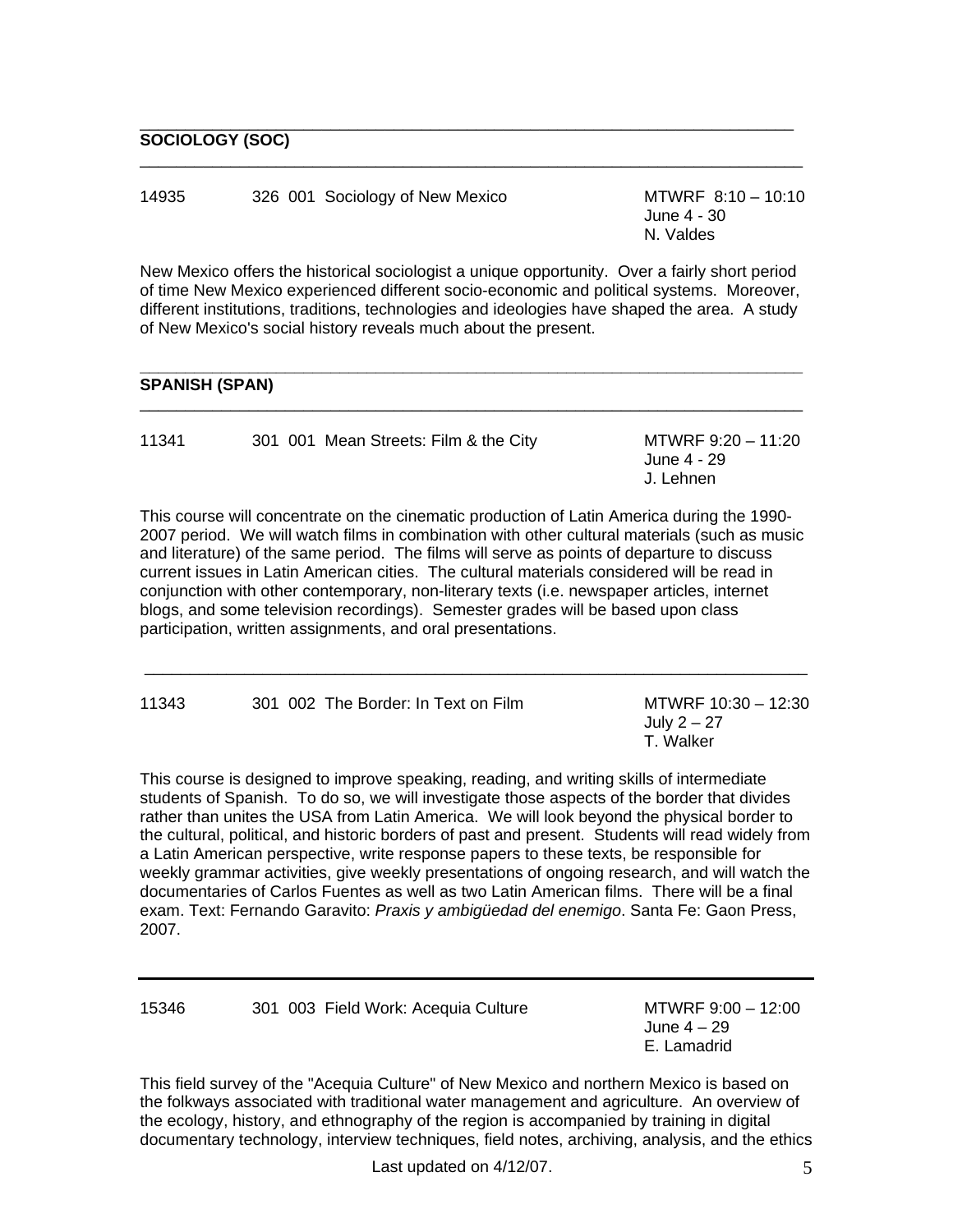of cultural representation. Two weeks of fieldwork will be conducted in the middle Río Grande Valley and one week in the Mora Valley of northern New Mexico. In a final seminar, students present their research in a multi-media forum. This course is half of a 6 credit hour Field School. The other course is CHMS 393 / C&J 413 Fieldwork in Inter-Cultural Communication and meets for the same hours. Team teaching includes Professors Enrique Lamadrid, Miguel Gandert, Beverly Singer, and invited guests. Morning classes and workshops, some afternoon field trips. One week field trip in Mora 6/18-22.

| 11356 |  | 302 001 Developing Spanish Writing Skills |
|-------|--|-------------------------------------------|
|       |  |                                           |

 $MTWRF 9:20 - 11:20$  June 4 - 29 V. Calvillo

El enfoque primordial de este curso es mejorar la escritura del estudiante por medio de varias facetas de la redacción. Cada estudiente tendrá la responsabilidad de escribir 4 composiciones basadas en diferentes temas que enfocarán la descripción y la narración, el reportaje, la argumentación y la exposición. Durante las cuatro semanas, el estudiante tendra la oportunidad de repasar la gramática, leer lecturas criticamente, y discutir activamente para facilitar la redacción de las composiciones. Habra 3 pruebas cortas sobre puntos gramaticales, ortografía y las lecturas. Se espera que el estudiante este preparado para un curso de escritura intensa.

| 11357<br>307 001 Introduction to Hispanic Literature | MTWRF 9:20 - 11:20<br>July 2 – 27<br>E. Amason Montero |
|------------------------------------------------------|--------------------------------------------------------|
|------------------------------------------------------|--------------------------------------------------------|

Este curso es una introducción a la literatura de España y Latinoamérica. Durante el curso el/la estudiante aprenderá a leer, analizar y criticar los textos vistos en clase. Además, vamos a usar varias estrategias para comprender el contexto histórico, social y cultural de los textos. La nota se basará en pruebas, presentaciones, ensayos y la participación activa individual y en grupos. Las lecturas, discusiones en clase y tareas serán en español. El libro para la clase se llama *Aproximaciones al estudio de la literatura hispánica* (última edición).

14956 351 001 Introduction to Spanish Linguistics MTWRF 9:20 – 11:20

 July 2- July 27 E. Brown

El objetivo de este curso es proporcionar a los estudiantes el conocimiento básico de la lingüística que les servirá para: el estudio de la lengua española; la enseñanza de la misma; y la comprensión de temas relevantes para la lingüística hispánica contemporánea como la variación dialectal, el bilingüismo y el español en los Estados Unidos. El curso se divide en cuatro áreas que cubren las ramas principales de la lingüística: la fonética y la fonología (el sistema de sonidos), la morfología (la formación de las palabras), la sintaxis (la estructura de las oraciones) y la sociolingüística (variación regional y social). Los requisitos del curso incluyen la realización de ejercicios que servirán para practicar las técnicas de análisis estudiadas, dos exámenes parciales y un ensayo basado en un análisis de un dialecto del español. Libro de Texto: Hualde, José Ignacio; Olarrea, Antxon; and Escobar, Anna María. 2001. Introducción a la lingüística hispánica. Cambridge University Press.